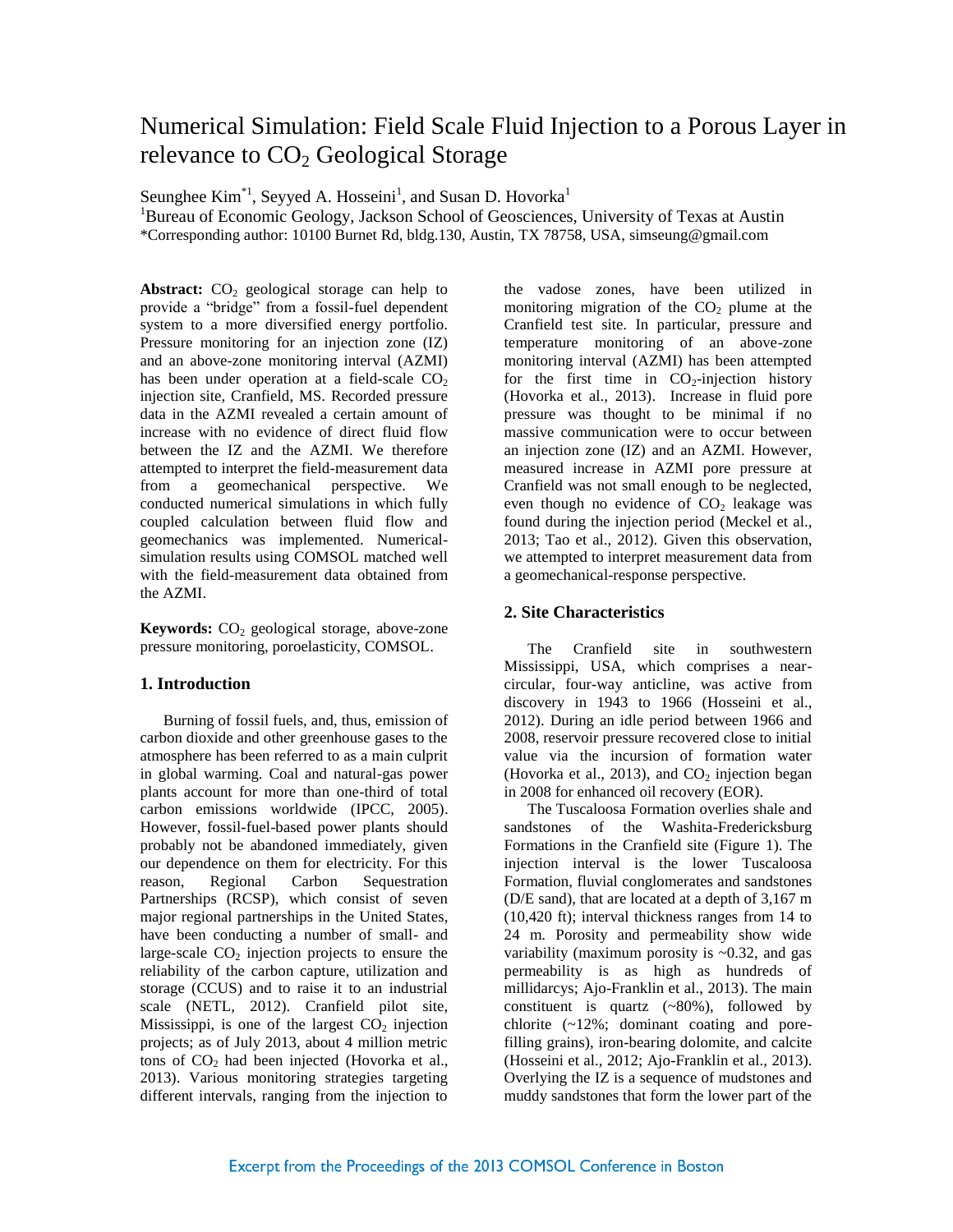Cranfield confining system (Lu et al., 2011; Nicot et al., 2012). The upper Tuscaloosa Formation is a thin  $(10 \text{ to } -20 \text{ m})$ , permeable interval that lies above the confining layers. This formation,  $\sim$ 3,060 m deep and located  $\sim$ 120 m above the injection interval, was chosen as the AZMI.



**Figure 1**. Stratigraphic section for Cranfield test site (modified from Hovorka et al., 2011). The injection interval selected for the test was the lower Tuscaloosa Formation. The regional confining zone overlying the injection interval is middle Tuscaloosa "marine" mudstone and associated low-permeability facies. Upper Tuscaloosa formation was selected for the above-zone monitoring interval. Overburden includes diverse units and isolates the injection zone from shallow gas resources (Wilcox group) and underground sources of drinking water (USDW), which occur at depths of 30 to 600 m below land surface.

 $CO<sub>2</sub>$  injection began in the study area on December 1, 2009. The initial injection rate, which was  $\sim$ 175 kg/min, doubled to  $\sim$ 330 kg/min on December 19, 2009. The injection rate was again increased to ~550 kg/min in May 2010. Injected  $CO<sub>2</sub>$  is colder than hot formation water; the difference recorded at the bottom hole of the injection well is *∆T*=~44°C (initial temperature is 122~124°C; Hosseini et al., 2012). During  $CO<sub>2</sub>$  injection, pressure and temperature had been monitored at the bottom holes of the injection well and the observation well, located 110m far from the injection well, for both IZ and AZMI. The increase in fluid pore pressure in the AZMI was recorded at ~*∆P*=40 kPa after ~7 months of  $CO<sub>2</sub>$  injection operation.

#### **3. Use of COMSOL Multiphysics**

#### **3.1 Simulation Method**

We used the commercial software COMSOL to numerically experiment fluid injection into a porous-medium underground. The subsurfaceflow module in COMSOL contains predefined sets of equations adapted to many earth science applications (COMSOL, 2012). These equations include those for momentum transport (fluid flow), energy transport (heat transfer), and mass transport. The module also supplies predefined options for describing mass transfer by convection (advection), dispersion, diffusion, sorption, and reactions. In this module, a poroelasticity interface combines a transient formulation of Darcy's law with a geomechanics interface. Of the two major constitutive equations defining poroelastic behavior, Darcy's law describes the flow field in a poroelastic medium. The fluid equation comes from mass conservation:

$$
\frac{\partial}{\partial t}(\rho_f \varphi) + \nabla \cdot (\rho_f u) = Q \tag{1}
$$

where  $\rho_f$  denotes density of fluid,  $\varphi$  porosity of the medium, and *Q* injection rate. Darcy's velocity *u* and the storage model are:

$$
u = -\frac{k}{\eta} (\nabla p + \rho_f g \nabla h)
$$
 (2)

$$
\frac{\partial}{\partial t}(\rho_f \varphi) = \rho_f S \frac{\partial p}{\partial t} \tag{3}
$$

where *k* is permeability of an injection interval, *η* is viscosity of fluid, and *p* and *h* are pressure and elevation head, respectively. Storage coefficient *S* is a function of Biot coefficient *α*, fluid bulkmodulus  $K_f$ , and drained bulk-modulus  $K_d$ :

$$
S = \frac{\varphi}{K_f} + (\alpha - \varphi) \frac{1 - \alpha}{K_d} \tag{4}
$$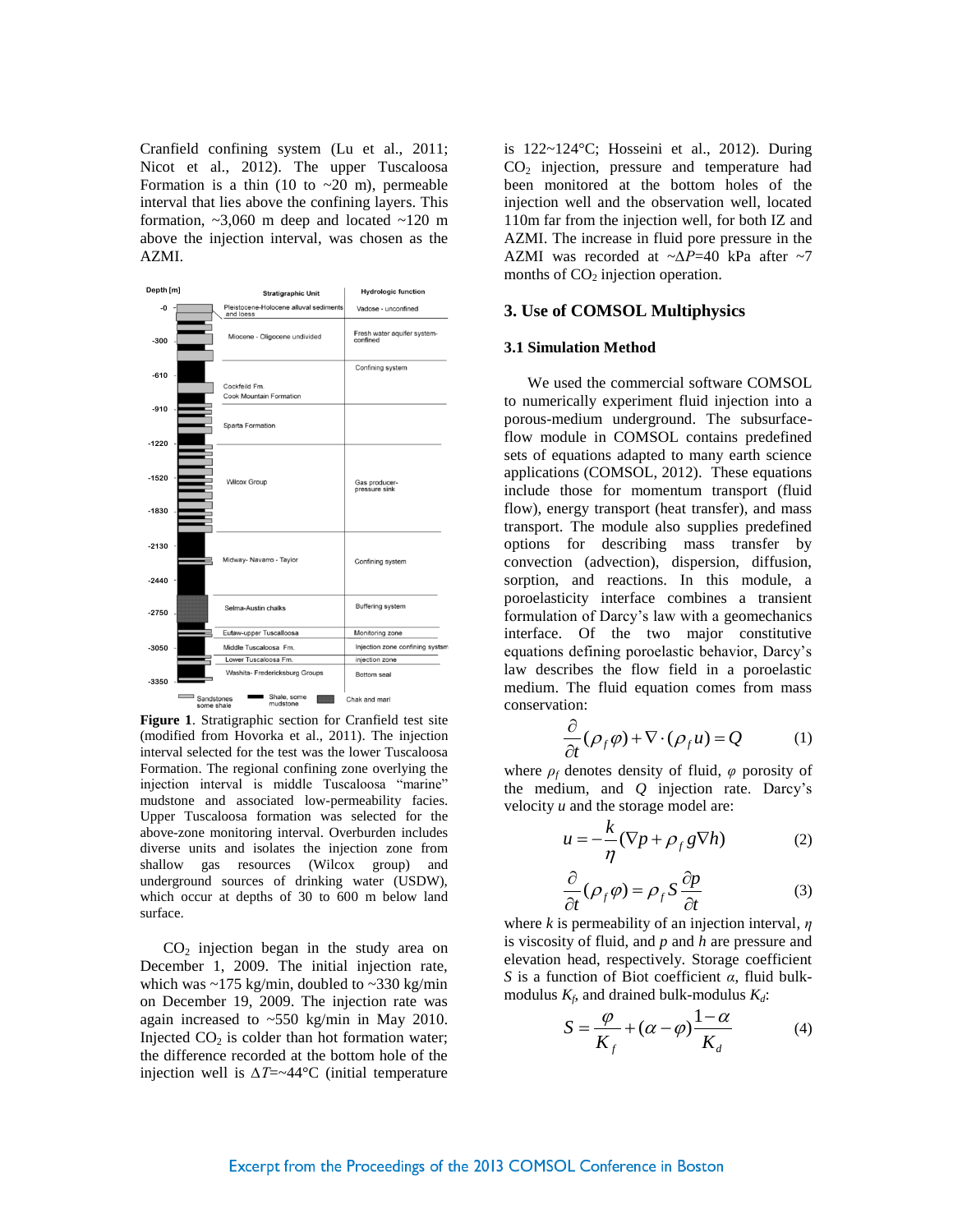The other constitutive equation relates stress  $\sigma$ , strain *ε*, and fluid pore pressure *p*:

$$
\overline{\sigma} = \overline{C}\overline{\varepsilon} - \alpha p \overline{I}
$$
 (5)

Elasticity matrix *C* in Equation 5 must be measured under a drained condition. *I* denotes identity matrix. If Equation 5 is divided into volumetric and deviatoric parts, the deviatoric part (shear stress) is independent of porepressure coupling. Coupling in the volumetric part can be written as:

$$
\frac{\sigma_{_{kk}}}{3} = K_d \varepsilon_{_{vol}} - \alpha p \tag{6}
$$

where  $\sigma_{kk}$  denotes mean stress and  $\varepsilon_{vol}$  represents volumetric strain. The governing equations are fully coupled during numerical simulation, and computation iterates between these equations for each time step within a finite-difference method.

#### **3.2 Model and Boundary Conditions**

We built the simulation model as simple as possible without losing geometric relevance to a field condition. The model retains an axisymmetric configuration in which the left side is a central axis (Figure 2). The AZMI is 120 m above the IZ, and these two intervals are the only layers with a high permeability value in the model. Other layers are assigned a low permeability value, *k*=1 nd (Table 1), so that the confining layer between the two permeable intervals acts as a hydraulic barrier. Thickness of the two intervals is identical, at 20 m. The right side of these two intervals is set at the fluid outlet. The top and bottom are set at the closed fluid boundary. In mechanical boundary conditions, a roller is imposed on the left and right sides and the bottom (i.e., perpendicular displacement is not allowed, whereas transitional displacement is allowed). The top surface is free to move. Radial and vertical boundaries are 10 km away from the left and 6 km away from the top, respectively, to avoid any boundary effect. A dot in the AZMI represents the location of monitoring point. Fluid injection, that is imposed on the left-end of the injection zone, is initially 175kg/min  $(0.1MtCO<sub>2</sub>/yr)$  and doubles after 19days, and increases again to 500kg/min  $(0.3MtCO<sub>2</sub>/yr)$  after 183 days. Total simulation time is about 230 days ( $\approx 10^{7.3}$  seconds).

**Table 1:** Input parameters for numerical simulations

| Parameters               | Value                                               |                          |
|--------------------------|-----------------------------------------------------|--------------------------|
|                          | IZ $\&$<br><b>AZMI</b>                              | Else                     |
| Young's modulus          | 17.5GPa                                             | 30GPa                    |
| Poisson's ratio          | 0.15                                                | 0.3                      |
| Drained bulk<br>density  | $2650$ kg/m <sup>3</sup>                            | $2000$ kg/m <sup>3</sup> |
| Porosity                 | 0.25                                                | 0.1                      |
| Biot coefficient         | 1                                                   | 1                        |
| Permeability             | 64md                                                | 1 nd                     |
| Bulk modulus of<br>fluid | $2.2$ GPa                                           |                          |
| Density of fluid         | $1000\text{kg/m}^3$                                 |                          |
| Viscosity of fluid       | $0.001Pa \cdot s$                                   |                          |
| Injection rate           | $175 \rightarrow 330 \rightarrow 500 \text{kg/min}$ |                          |



**Figure 2**. Simulation model and geometric conditions for numerical-experiments using COMSOL.

## **4. Result**

Numerical simulation yields an ideal response to bottom-hole pressure increase near the injection well: bottom-hole pressure exhibits a sudden increase corresponding to the onset of injection and/or change in injection rate (Figure 3). However, this typical response is not observed in the field data (Figure 4). Pressure monitoring actually suggests that bottom-hole pressure spiked during early initial injection then decreased to some extent to level off at *∆P*~6.21 MPa until an increase in injection rate from 175 to 330 kg/min (Figure 4). This behavior implies that the IZ may have experienced some reactivation of existing discontinuities or hydraulic fracturing near the injection well. The likelihood of these geomechanical failures is able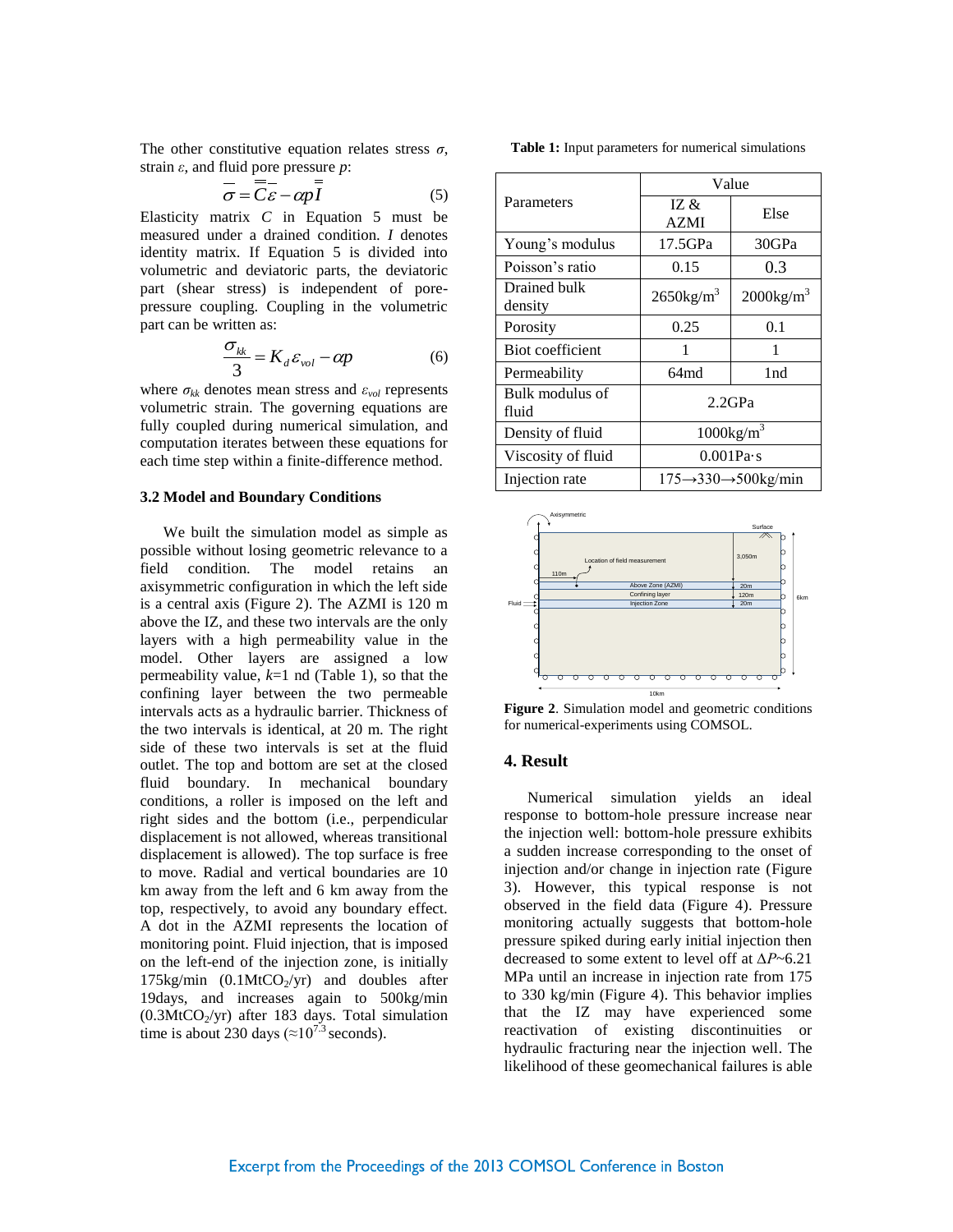to explain the absence of another jump in bottom-hole pressure in the field data at  $~180$ days passed once injection began (Figures 4), as was suggested by Hosseini et al. (2012). Possible events of geomechanical failure might also explain the final increase in bottom-hole pressure being higher in the numerical-simulation results (*∆P*~14 vs. *∆P*~9 MPa; Figure 4).



**Figure 3**. Numerical simulation results: Imposed injection rate (dotted line) and resulting bottom-hole pressure near the injection well (solid line).



**Figure 4**. Injection-zone analysis: Comparison of bottom-hole pressure near injection well between field-measurement data and numerical simulation results.

When it comes to pressure increase in AZMI, field-measurement data and numericalsimulation results are in accordance, even if not totally consistent (Figure 5). Both graphs show in detail a jump immediately following  $CO<sub>2</sub>$ injection began (around zero time elapse) and exhibit another jump following increase in injection rate  $(-20 \text{ day time elapse})$ . After the second jump, both graphs show relatively constant pressure. Absolute pore-pressure increase after ~230 days is also comparable (*∆P*~40 kPa for both graphs).



**Figure 5**. Comparison of bottom-hole pressure between field-measurement data (dots) and numerical simulation results (solid line) for AZMI.

We were also able to investigate probable displacements at the surface: maximum value reached ~1.2mm at the central point after 230days (Figure 6).



**Figure 6**. Distribution of vertical displacement at the surface, as a result of  $CO<sub>2</sub>$  injection.

Finally, coupling of pore pressure-stress was observed during the numerical simulations (Figure 7). Specifically, increase in pore pressure is linked to increase in total stress (also decrease in pore pressure is linked to decrease in total stress). This coupling is more pronounced for total horizontal stress because lateral deformation is isolated within sedimentary basins. A summary of reported field data from many oil-production sites suggests that this porepressure–total-horizontal-stress coupling ratio ranges to 0.46<*∆σh*/*∆P*<1.18, depending on formation history and initial stress ratio (Addis, 1997; Hillis, 2000; Hillis, 2001). For an ideally thin, laterally extensive reservoir, the porepressure–horizontal-stress coupling ratio can be estimated on the basis of poroelasticity (Hawkes et al., 2005; Rutqvist et al., 2008):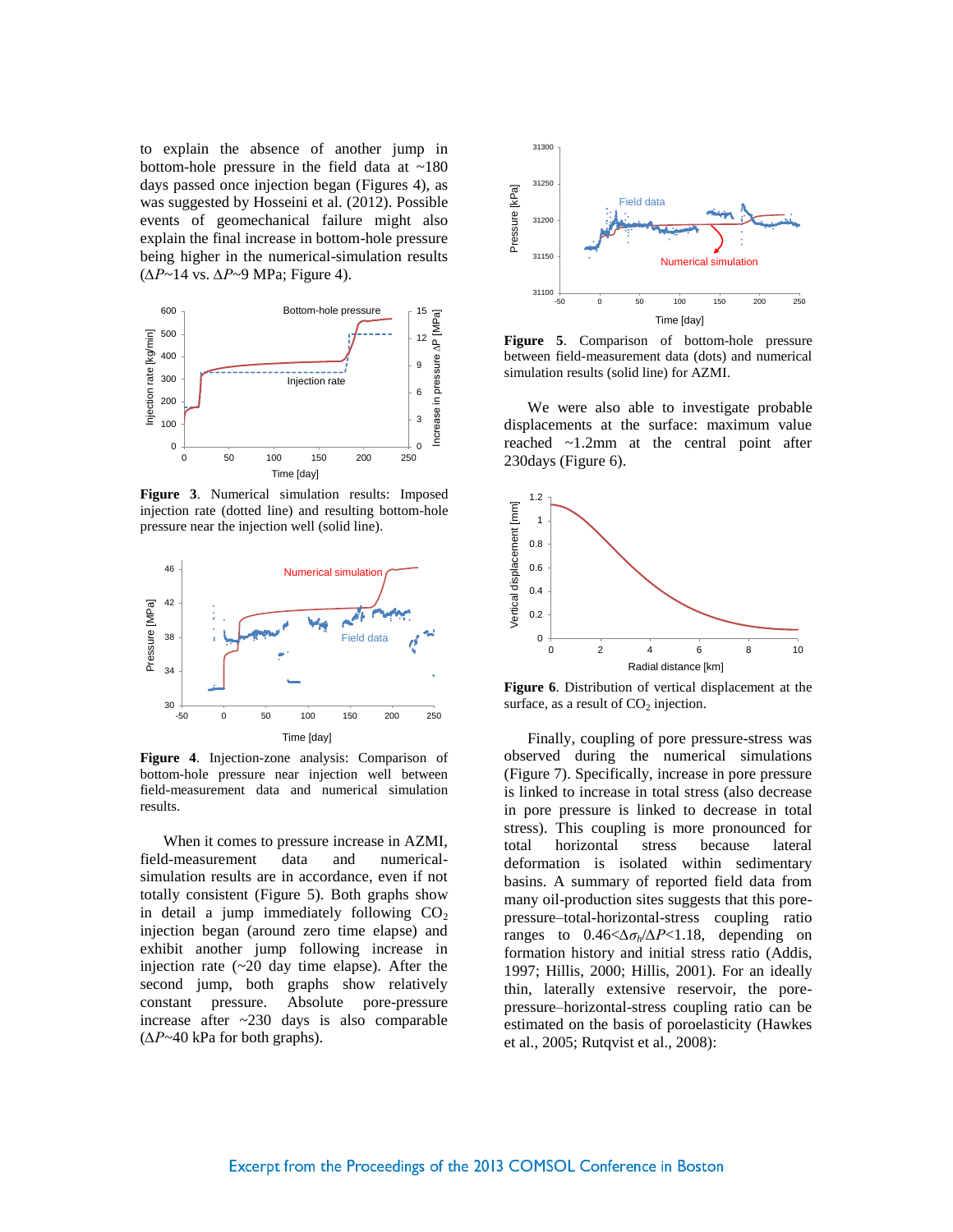$$
\frac{\Delta \sigma_h}{\Delta P} = \alpha \frac{1 - 2\nu}{1 - \nu} \tag{7}
$$

For the simulation conditions in this study, the ratio of increase in total radial stress to increase in pore pressure was found to be similar to *∆σrr*/*∆P*≈0.82 (value calculated from *α*=1 and *ν*=0.15 in Equation 7) at the interface of the IZ and overlying confining layer (Figure 7). Note that the ratio of increase in total vertical stress to increase in pore pressure is not negligible (*∆σzz*/*∆P*≈0.3; Figure 7). Traditionally, total vertical stress has been supposed to be unaffected by changes in pore pressure because the upper boundary (i.e., surface) is free to move (Addis, 1997; Hillis, 2000; Hawkes et al., 2005). Therefore, accounting for the coupling between both horizontal & vertical stresses and pore pressure is needed on a site-specific basis to provide more realistic value of the pressure limit, which should be in conjunction with thermal consideration.



**Figure 7**. Pore-pressure/stress coupling: ratio of change in total radial stress to change in pore-pressure *∆σrr*/*∆P* and ratio of change in total vertical stress to change in pore-pressure *∆σzz*/*∆P*. Note: dotted line represents theoretical ratio of change in total horizontal stress to change in pore-pressure *∆σ<sup>h</sup>* /*∆P*, which is analogous to  $\Delta \sigma_r / \Delta P$ , for the ideally thin, laterally extensive reservoir, given poroelasticity (*α*=1 and *ν*=0.15 for numerical simulations).

## **5. Conclusions**

Numerical simulations using COMSOL for the fluid injection into a porous interval helped in interpreting the field observation: increase in pore pressure in the AZMI resulted from poroelastic effects, not from fluid leakage. Besides, we were able to obtain additional information such as displacements and pore pressure/stress coupling, which are valuable data for the risk assessment. This numericalexperiment technique can be utilized in various ways: (1) preliminary evaluation of geomechanical responses, (2) more reliable risk assessment of geomechanical failures, and (3) interpretation of field monitoring data.

## **6. References**

1. IPCC, *IPCC special report on carbon dioxide capture and storage*, Cambridge, United Kingdom and New York, USA. Cambridge University Press (2005).

2. NETL, US DOE, *The United States 2012*  Carbon Utilization and Storage ATLAS - 4<sup>th</sup> edition (2012).

3. Hovorka, S.D., Meckel, T.A., and Treviño, R.H., Monitoring a large-volume injection at Cranfield, Mississippi - Project design and recommendations, *International Journal of Greenhouse Gas Control*, http://dx.doi.org/10.1016/j.ijggc.2013.1003.1021 (2013).

4. Meckel, T., Zeidouni, M., Hovorka, S.D., and Hosseini, S., Assesing sensitivity to well leakage from three years of continuous reservoir pressure monitoring during  $CO<sub>2</sub>$  injection at Cranfield, MS, *International Journal of Greenhouse Gas Control*,http://dx.doi.org/10.1016/j.ijggc.2013.10 01.1019 (2013).

5. Tao, Q., Bryant, S.L., and Meckel, T., Modeling above-zone measurements of pressure and temperature for monitoring CCS sites, *International Journal of Greenhouse Gas Control*,

http://dx.doi.org/10.1016/j.ijggc.2012.1008.1011 (2012).

6. Hosseini, S.A., Lashgari, H., Choi, J-W., Nicot, J-P., Lu, J., and Hovorka, S.D., Static and dynamic reservoir modeling for geological  $CO<sub>2</sub>$ sequestration at Cranfield, Mississippi, USA, *International Journal of Greenhouse Gas Control*,

http://dx.doi.org/10.1016/j.ijggc.2012.1011.1009 (2012).

7. Ajo-Franklin, J.B., Peterson, J., Doetsch, J., and Daley, T.M., High-resolution characterization of a  $CO<sub>2</sub>$  plume using crosswell seismic tomography: Cranfield, MS, USA, *International Journal of Greenhouse Gas Control*,